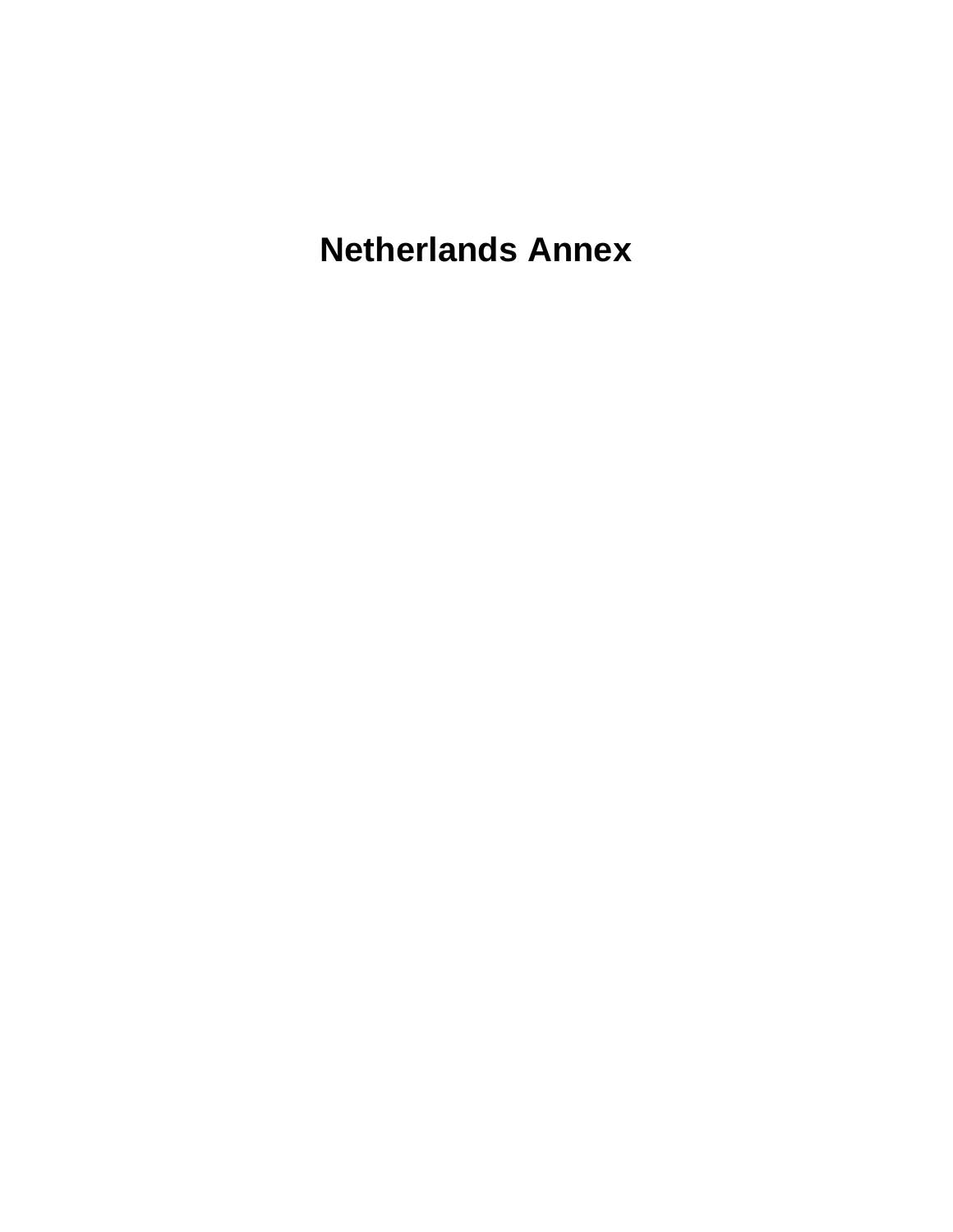## **Annex I**

## **Supplemental Terms and Conditions (For Dutch domestic transactions)**1

Paragraph references are to paragraphs in the Agreement:

1. The following elections shall apply:

(.....)

2. The following Supplemental Terms and Conditions shall apply:

Pursuant to the terms of paragraph 1 of the Agreement, Buyer and Seller agree to be governed by the Supplemental Terms and Conditions stated herein. To the extent that any provisions in these Supplemental Terms and Conditions are in conflict or inconsistent with provisions contained in the Agreement the provisions of these Supplemental Terms and Conditions shall prevail. Capitalised terms used herein and not otherwise defined herein shall have the meaning ascribed thereto in the Agreement.

- (a) All repurchase transactions entered into between Party A and Party B prior to the date of the Agreement which are outstanding at the date of the Agreement are hereby deemed to be entered into pursuant to the Agreement and are governed by its terms.
- (b) All buy and sell back transactions entered into between Party A and Party B prior to the date of the Agreement which are outstanding at the date of the Agreement are hereby deemed to be entered into pursuant to the Agreement and are governed by its terms.
- (c) If either of the parties hereto is granted a suspension of payments or is declared bankrupt in insolvency proceedings under Netherlands law, then, if and to the extent that the Default Market Value cannot, under Netherlands insolvency law, be calculated as per close of business on the first or, as the case may be, the second dealing day in the appropriate market after the day of the relevant Event of Default, the Default Market Value shall be calculated as at close of business on the day of the relevant Event of Default or, if that day is not a dealing day, on the dealing day prior to the day of the relevant Event of Default.
	- (d) Contrary to the provisions of paragraph 17 thereof, the Agreement and any Transaction there under shall be governed and construed in accordance with the laws of the Netherlands and all legal terms and expressions used therein shall be interpreted accordingly. If any legal concept used in the Agreement does not exist under the laws of the Netherlands, the legal concept which is nearest to that concept shall apply . Consequently, all references therein to English law shall be without effect. Furthermore, all references in the Agreement relating to UK tax shall be disregarded except in the case of Transactions involving Securities located in the UK or issued pursuant to English law. In addition, the Buyer and the Seller irrevocably

 $<sup>1</sup>$  Provisions to be incorporated in Annex I, in addition to other supplemental provisions to be agreed</sup> between the parties, if both parties are organised under the laws of the Netherlands**.**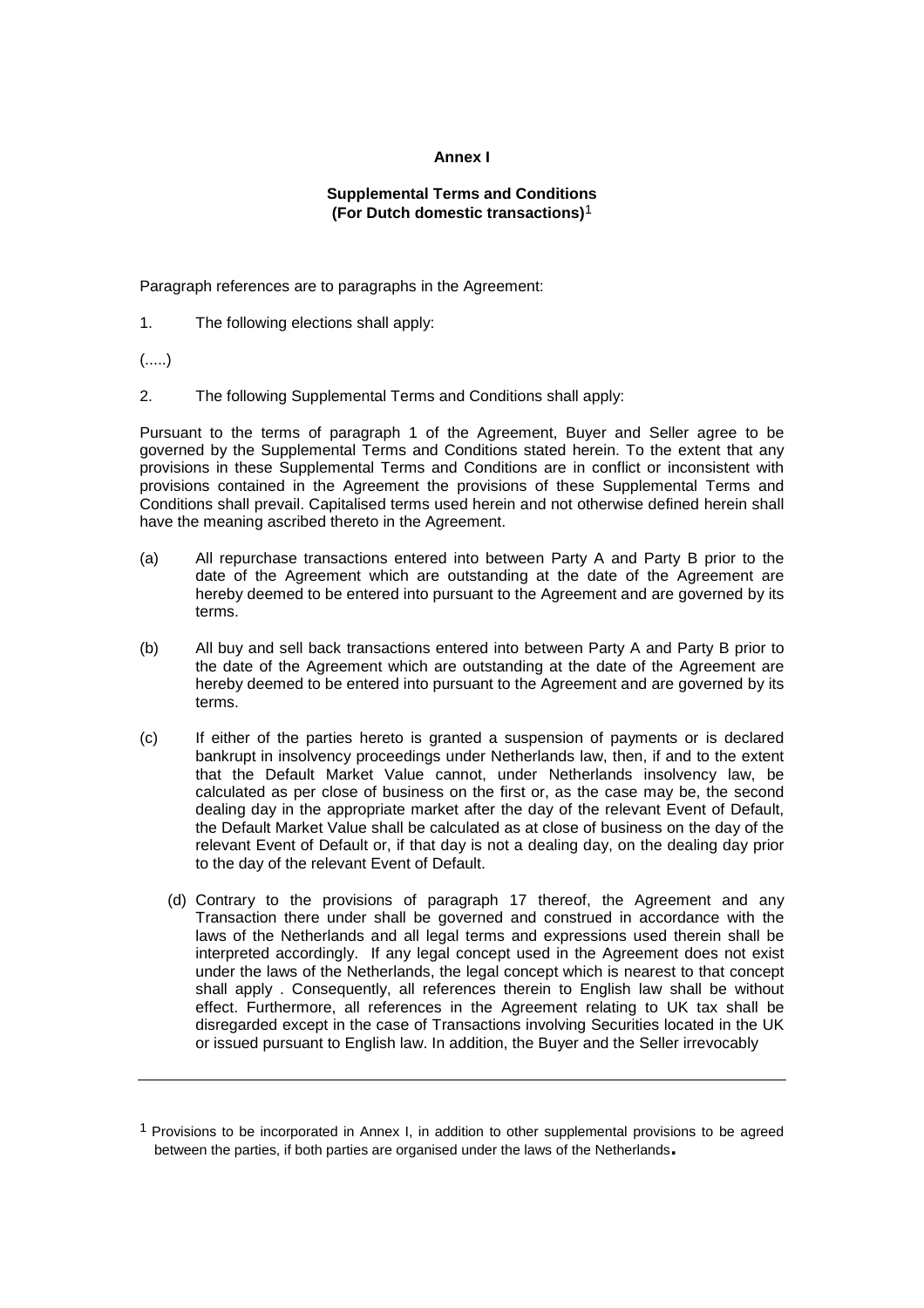submit, for all purposes of or in connection with the Agreement and each Transaction, to the jurisdiction of the competent Court in Amsterdam.

- (e) The Buyer shall not be obliged to transfer to the Seller or its agent Equivalent Securities upon termination of a Transaction as provided for in paragraph 3(f) of the Agreement, if and whenever such transfer is not reasonably practicable. Should such circumstances occur, the Buyer shall be fully discharged if it transfers to the Seller an amount of money based on the last available price of those Securities plus the aggregate amount of Income which, as of such date, has accrued but not yet been paid in respect of the Securities to the extent not included in such price as of such date.
- (f) Paragraph 9 of the Agreement is hereby extended by inserting the following representations and warranties at the end thereof:
	- "(j) none of the events (without regard to any provision requiring the lapse of time or the giving of notice or both) specified in paragraph 10 (as extended in paragraph (j) hereafter) has occurred in relation to it and is continuing or would occur by reason of its entering into or performing its obligations under the Agreement or any Transaction;
	- (k) there are no legal, administrative, arbitration or equivalent proceedings pending or, so far as it is aware, threatened against it which, if determined against it, might reasonably be expected to impair its ability to perform its obligations under any Transaction;
	- (l) there has been no material adverse change in its financial condition since the last day of the one-year period covered by its most recently prepared and disclosed year-end financial statement."
- (g) The representations and warranties as made in paragraph 9 (and as amended and supplemented hereby) shall continue during the term of the Agreement.
- (h) Without prejudice to the provisions of paragraph 10 of the Agreement, each party hereby acknowledges that if it is the Defaulting Party for the purpose of such paragraph, it shall not at any time be entitled to require payment of, and the non-Defaulting Party shall be under no obligation to repay, the whole or any part of any sum owing to the Defaulting Party until all moneys, liabilities and obligations, actual or contingent, which shall at any time or times be due or owing or payable to the non-Defaulting Party on any account and in any manner whatsoever by the Defaulting Party and all costs and expenses which the non-Defaulting Party may incur in enforcing or maintaining its rights hereunder or in obtaining payment from the Defaulting Party or attempting to do so have been completely and unconditionally paid, satisfied and discharged in full.
- (i) The wording between parentheses in paragraph  $10(a)(iv)$  shall be replaced by the following: (except in the case of an Act of Insolvency as mentioned in paragraphs 2(a)(iii), (iv) or (v) in which case no such notice shall be required).
- (j) Paragraph 10(a) of the Agreement is hereby extended by the following additional Events of Default:
	- (ix) the occurrence or existence of a default, event of default or other similar condition or event in respect of Seller or Buyer under one or more agreements or instruments relating to any financial indebtedness of any of them in an aggregate amount of not less than the threshold amount being the